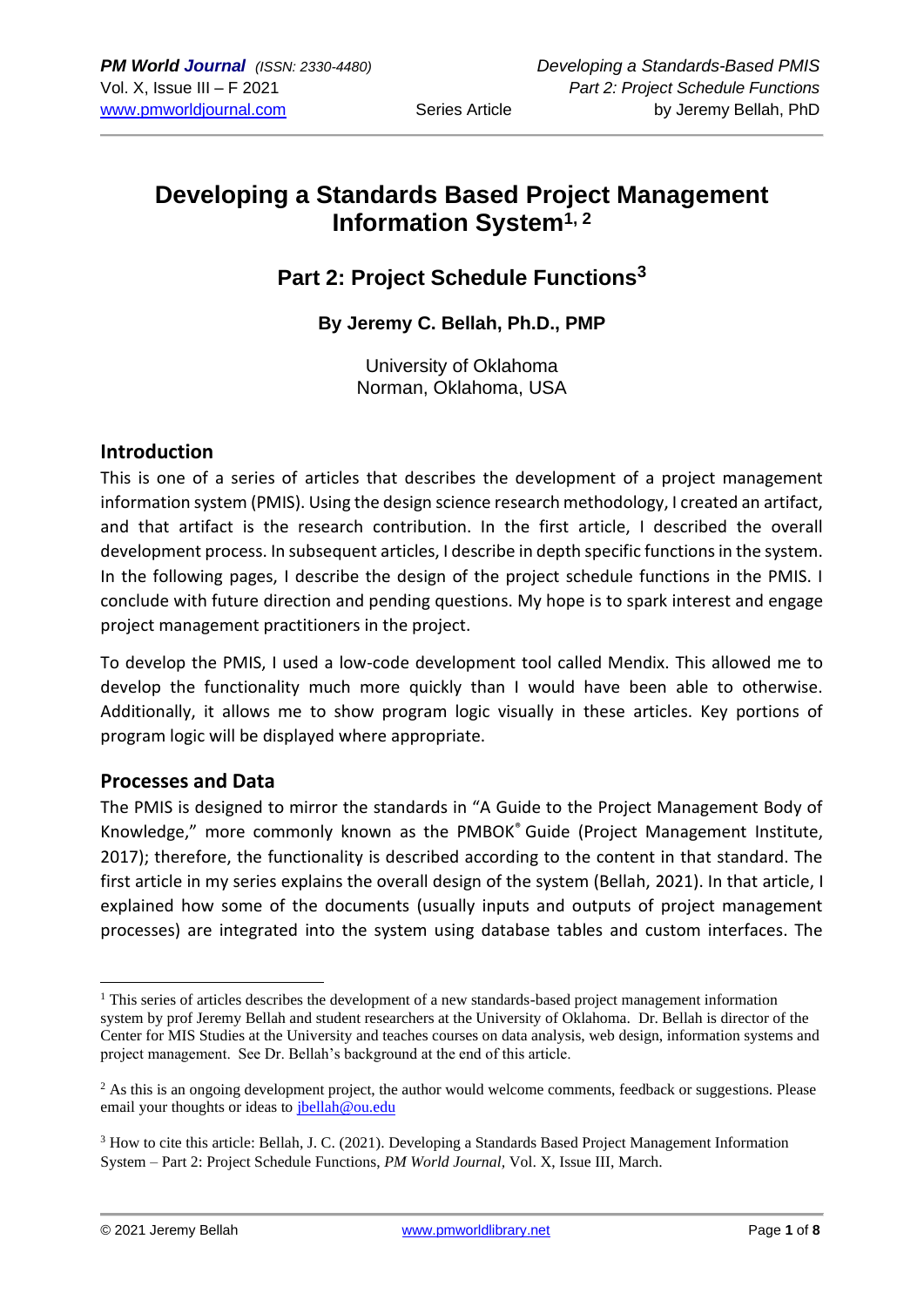following documents used in processes in the Project Schedule Management knowledge area are integrated in the PMIS:

- Activity list
- Activity attributes
- Milestone list
- Network diagrams
- Duration estimates
- Basis of estimates
- Project schedule
- Schedule baseline
- Work performance information

A database supports all of the integrated documents in the PMIS. Figure 1 shows an Entity Relationship Diagram (ERD) of the tables required to implement the functionality for the documents listed above. To save space, most attributes are not included in the ERD.



*Figure 1: Entity Relationship Diagram*

### **Activity List**

The interface for creating the Activity List allows for adding, editing, and deleting activities. Each activity must be embedded within a work package, which is the lowest level of a work breakdown structure (WBS) item. Activities can be decomposed so that there are lower-level activities embedded within higher level activities. Additionally, activities can be designated as milestones, which have 0 durations and are used to track important accomplishments in project work. When the Activity List is approved, the system designates each activity as: an activity group, an activity, or a milestone.

Design Decisions: Even though the work package to which an activity belongs can be derived by traversing relationships (activity >> activity group >> activity group >> work package), I decided to assign the relationship to the work package for all activities, even those logically embedded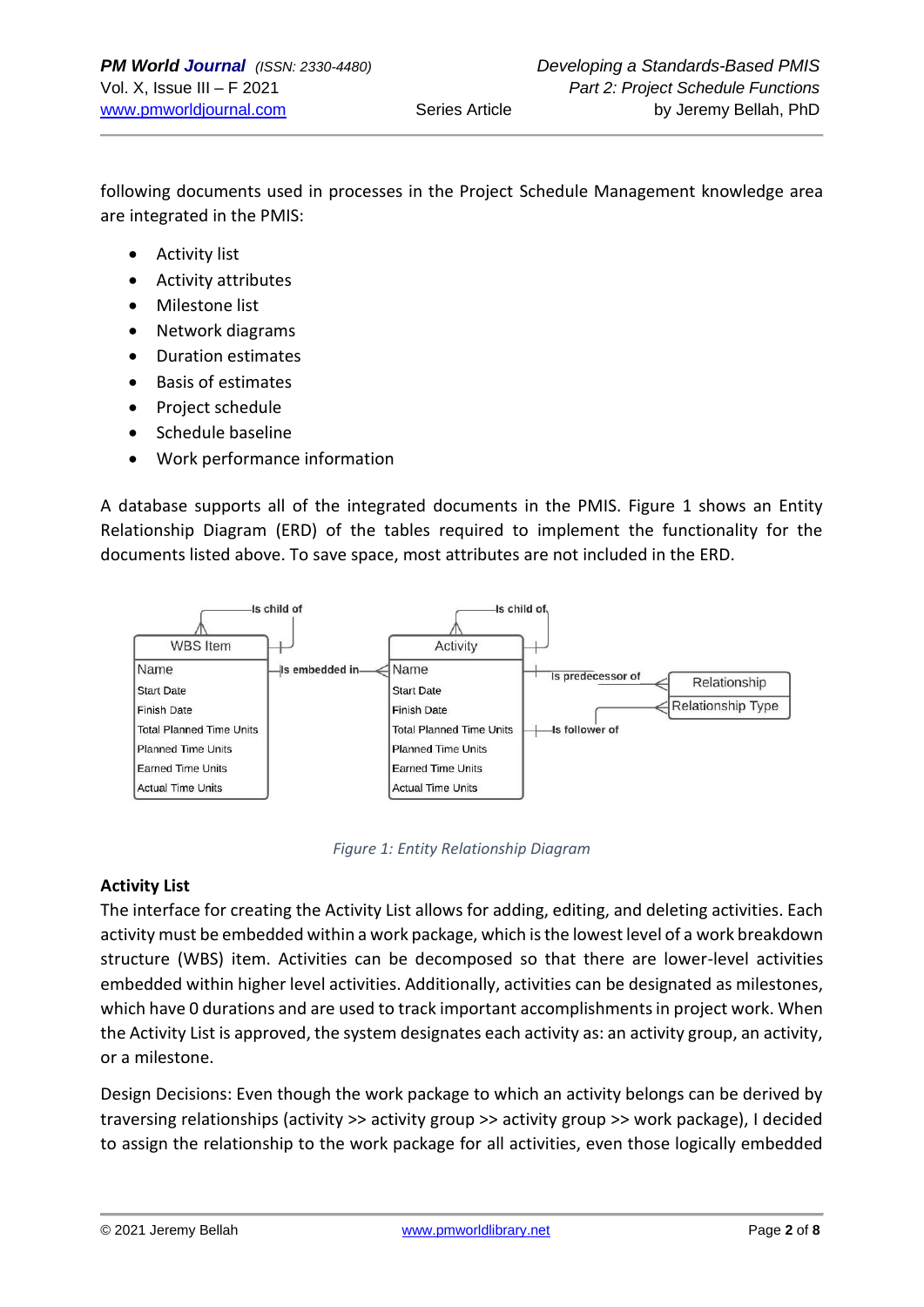within activity groups. This made other functions more efficient because the work package was easily accessible through the relationship.

Because so many items are related to the activities in the PMIS, changes to those activities might cause problems. For example, activities (rather than activity groups or milestones) can consume resources and can participate in precedence relationships. If an activity is changed to an activity group or milestone, those relationships are corrupted. Even though the database might still have the data that relates the tables, the interfaces are designed for only working with activities, so the user would be unable to see or modify the data. Deleting an activity would cause similar issues. For this reason, there is an extensive error checking algorithm that runs when the user clicks Approve Activity List.

### **Activity Attributes**

This document was easy to implement, as the Activity List interface handled the creation and naming of activities. This document displays additional attributes, such as description, constraints, and assumptions, as well as information accessible through relationships in the PMIS, such as WBS ID, predecessors, and successors.

#### **Milestone List**

This document was also easy to implement because the interface for creating the Activity List allows for designating activities as milestones.

### **Network Diagrams**

I did not implement network diagrams because of the graphical complexity; however, I developed an interface for the creation and modification of precedence relationships. I defined four types of logical relationships: finish-to-start, finish-to-finish, start-to-start, and start-tofinish.

Design Decisions: Only lowest-level activities can participate in precedence relationships. The first time I developed this interface, I allowed activity groups to participate as predecessors and successors. Although I was able to make it work, the complexity was not worth the benefit of flexibility.

### **Duration Estimates**

I designed the interface for entering duration estimates in the most simple way possible. This is an interface I plan to improve. In the current system, all duration estimates are in days. I plan to add functionality to allow durations to be entered in different time increments. I also plan to add functionality for three point estimates so that the system can use the program evaluation and review technique (PERT) to estimate the project duration.

#### **Basis of Estimates**

This document was easy to implement, as it required only an extra attribute in the Activity entity.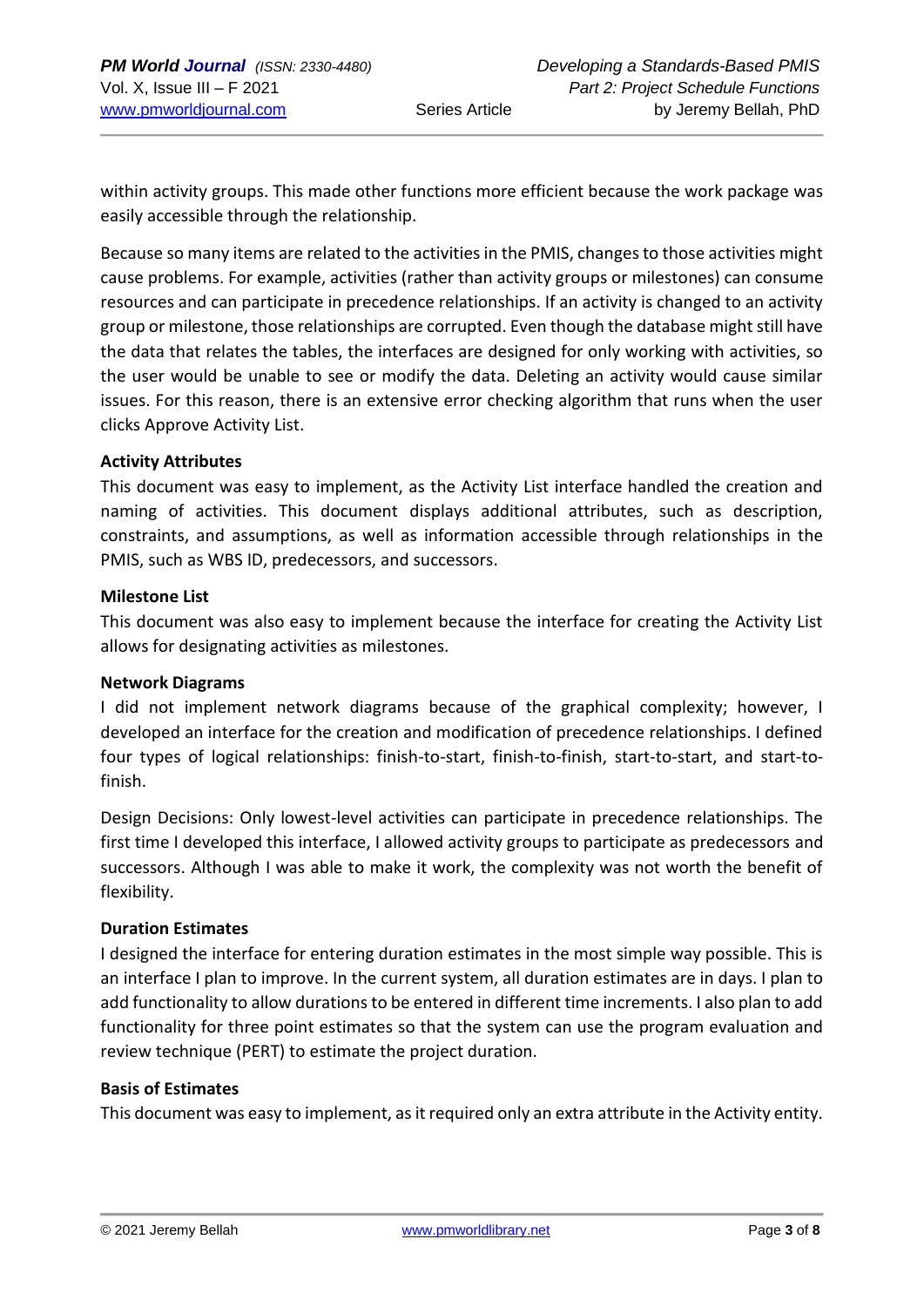## **Project Schedule/ Schedule Baseline**

For the project schedule interface, I tried to balance power and flexibility. Figure 2 shows the scheduling interface.

| Name                             | <b>Start Date</b>                                            | <b>Duration</b> (days) | <b>Finsh Date</b>                                                                                       |                     |              |              |
|----------------------------------|--------------------------------------------------------------|------------------------|---------------------------------------------------------------------------------------------------------|---------------------|--------------|--------------|
| Write final report               | As early as possible based on $\overline{z}$<br>dependencies |                        | As early as possible based on<br>duration and start date                                                | <b>Edit Options</b> | Dependencies | Set Schedule |
|                                  |                                                              |                        |                                                                                                         |                     |              |              |
| Final                            |                                                              |                        | As early as possible based on<br>duration and start date                                                | <b>Edit Options</b> | Dependencies |              |
|                                  |                                                              |                        |                                                                                                         |                     |              |              |
| Communicate with<br>stakeholders | dependencies                                                 | and finish date        | As early as possible based on Variable based on start date As late as possible based on<br>dependencies | <b>Edit Options</b> | Dependencies |              |
|                                  |                                                              |                        |                                                                                                         |                     |              |              |
| Prepare project definition       | 1/25/2021                                                    | 21                     | 2/14/2021                                                                                               | Edit Schedule       | Dependencies |              |
|                                  |                                                              |                        |                                                                                                         |                     |              |              |
| Present project definition       | 2/15/2021                                                    | $\overline{7}$         | 2/21/2021                                                                                               | Edit Schedule       | Dependencies |              |
|                                  |                                                              |                        |                                                                                                         |                     |              |              |

*Figure 2: Scheduling interface*

Activities that need to be scheduled appear with an orange background, and they are listed first. If the appropriate preceding and following relationships have been scheduled, the green Set Schedule button appears. Activities that have been scheduled appear with a green background.

To maximize the power of the scheduling function, multiple options are available for how the system will schedule each activity. The start date can be fixed, or it can be variable based on precedence relationships (as early as possible or as late as possible). The duration can be fixed or variable. The end date can be fixed, or it can be variable based on precedence relationships (as early as possible or as late as possible). The consequence of implementing these powerful options is that activities must be scheduled one at a time. An activity is scheduled by clicking the green Set Schedule button. That pops up an entry screen that can be used to schedule start and finish dates. This screen is shown in Figure 3. The dates are already filled in based on configuration options. Additionally, preceding and following activities are displayed for reference.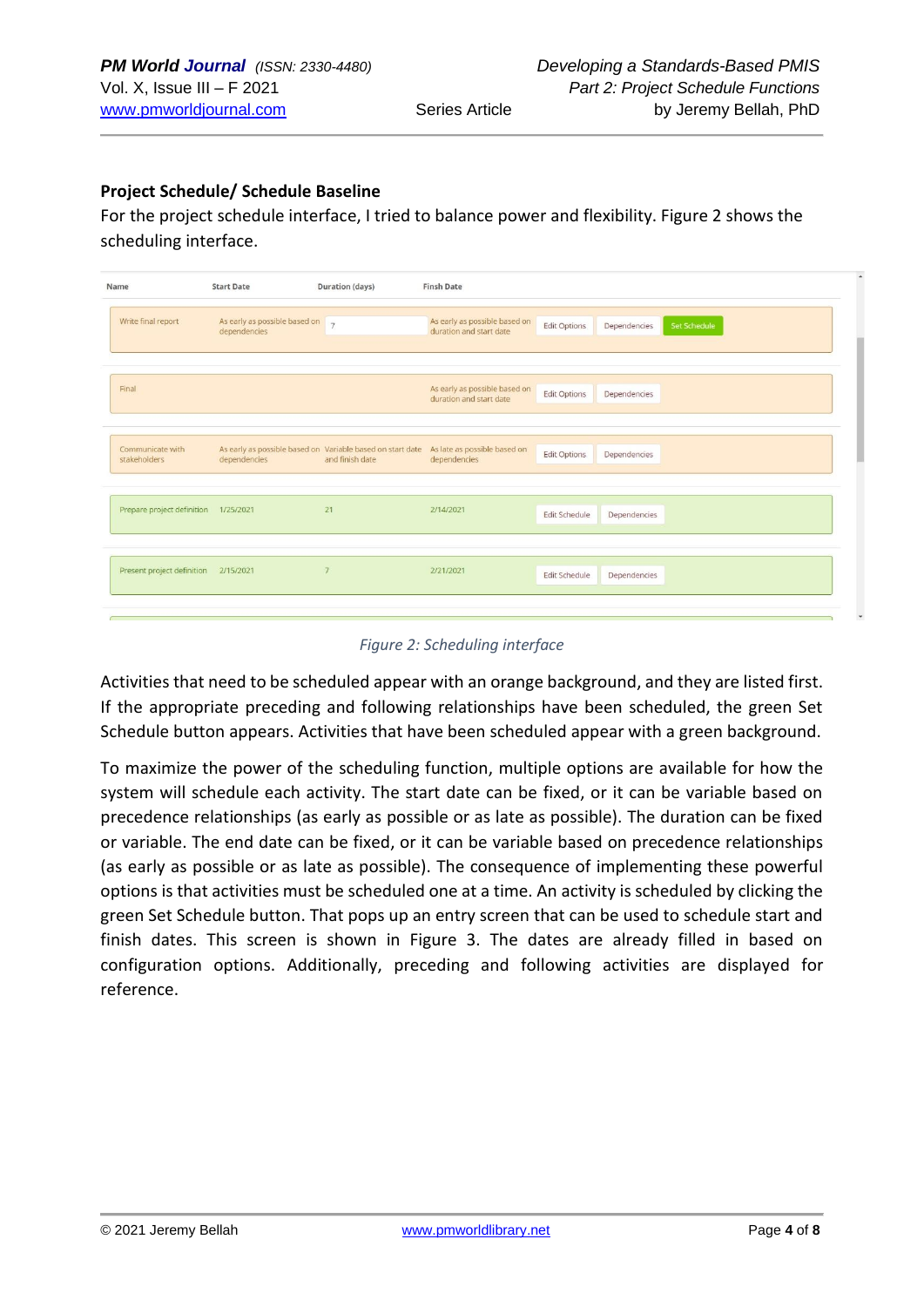| <b>Set Activity Schedule</b> |                              |                   |                    |   |  |  |  |  |
|------------------------------|------------------------------|-------------------|--------------------|---|--|--|--|--|
| <b>Preceding Activity</b>    | <b>Relationship Type</b>     | <b>Start Date</b> | <b>Finish Date</b> |   |  |  |  |  |
| Present final<br>project     | Finish-to-Start<br>4/25/2021 |                   | 5/1/2021           |   |  |  |  |  |
| <b>Following Activity</b>    | <b>Relationship Type</b>     | <b>Start Date</b> | <b>Finish Date</b> |   |  |  |  |  |
| Final                        | Finish-to-Start              |                   |                    |   |  |  |  |  |
| Planned start<br>date        | 5/2/2021                     |                   |                    | ≣ |  |  |  |  |
| Planned finish<br>date       | 5/8/2021                     |                   |                    | ≣ |  |  |  |  |
| Cancel<br>Save               |                              |                   |                    |   |  |  |  |  |

#### *Figure 3: Activity schedule screen*

To make this work in the system, when the Set Schedule button is clicked, preceding and following relationships are traversed to determine the appropriate values for the start and finish dates. If the activity is configured to start as early as possible, the finish-to-start and start-tostart relationships are examined to determine the earliest date that can follow the preceding activities. If the activity is configured start as late as possible, the start-to-start and start-to-finish relationships are examined to determine the latest date that can precede the following relationships. A similar process happens for the finish date. When the user clicks Save, the Total Planned Time Units are calculated as the difference between the Start Date and Finish Date. Then the system looks at preceding and following activities to see if scheduling the current activity made other activities eligible to be scheduled. This update process is accomplished using the code in Figure 4.



*Figure 4: Update dependent activity schedule status (code in Mendix)*

After all activities are scheduled, the Approve Schedule button can be clicked. The information from activities is then aggregated up through the project structure. For activity groups, the Start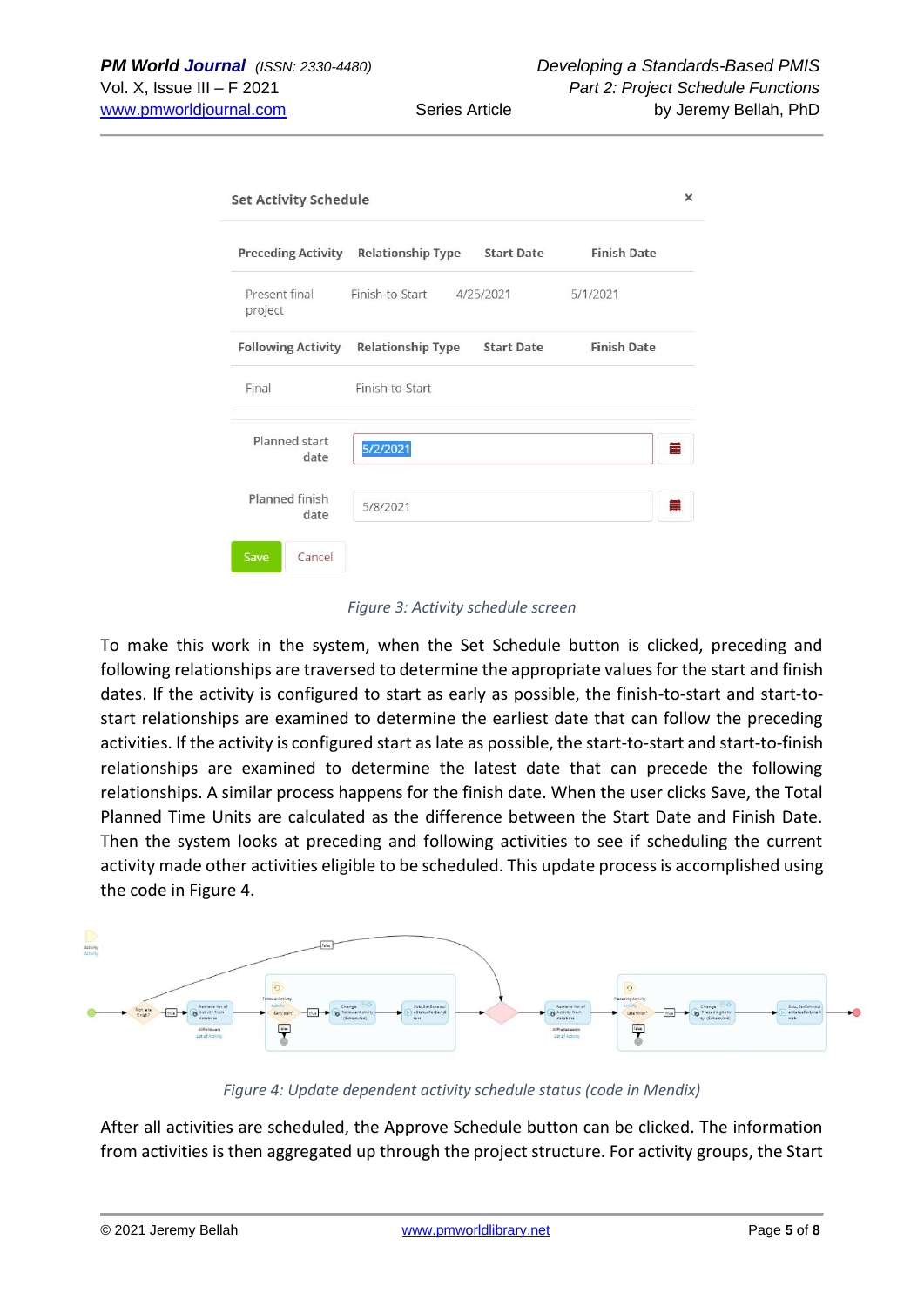Date is the earliest Start Date of child activities. The Finish Date is the latest Finish Date of child activities. The Total Planned Time Units is the sum of Total Planned Time Units of child activities. After values are calculated for activity groups, those values are aggregated up to WBS items, and to the project as a whole.

## **Work performance information**

The system allows users to enter information needed for earned value analysis. Specifically, actual cost and percent complete can be entered for each activity. Each day, an algorithm runs to update the planned values of activities. All of the information is aggregated up through the project structure so that earned value information can be calculated at every level.

## **Conclusion**

In this article, I described the scheduling functionality in the PMIS. By using a database to connect information from different project management processes and documents, the system is able to provide power and flexibility in the scheduling domain. Most of the functionality happens in the project schedule document, but the information in other documents is essential for that to work. In creating the interfaces, I followed the core information in the PMBOK® Guide (Project Management Institute, 2017). However, I have ideas about improving the system about which I would like to hear from professionals.

Following are the specific ideas about which I need feedback:

• What would be the best way to analyze schedule performance? The standard earned value analysis calculations are already implemented. I plan to add support for using Earned Schedule (Lipke, 2014) as well. Additionally, the way I collected data allows for different calculations. Suggested calculations are as follows:

Total Planned Time Units = number of total days an activity is scheduled Planned Time Units = number of days elapsed since the activity was scheduled to start Actual Time Units = number of days elapsed since the activity actually started Earned Time Units = (Percent Complete) X (Total Planned Time Units)

Having calculated those values for lowest level activities, they can be aggregated up through the project structure. Then they can be used to measure schedule performance. This makes sense to me practically, and I like the way it shifts the calculation of schedule performance away from budgeted amounts. But I would be interested to hear from those of you working in various industries.

• Are there schedule-related functions you would like to see in a project management system that are not in commercially available systems? The benefit of sharing the development of this system openly is that it allows for collaboration. Also, because I am not planning to commercialize it, the collaboration can happen without impediments.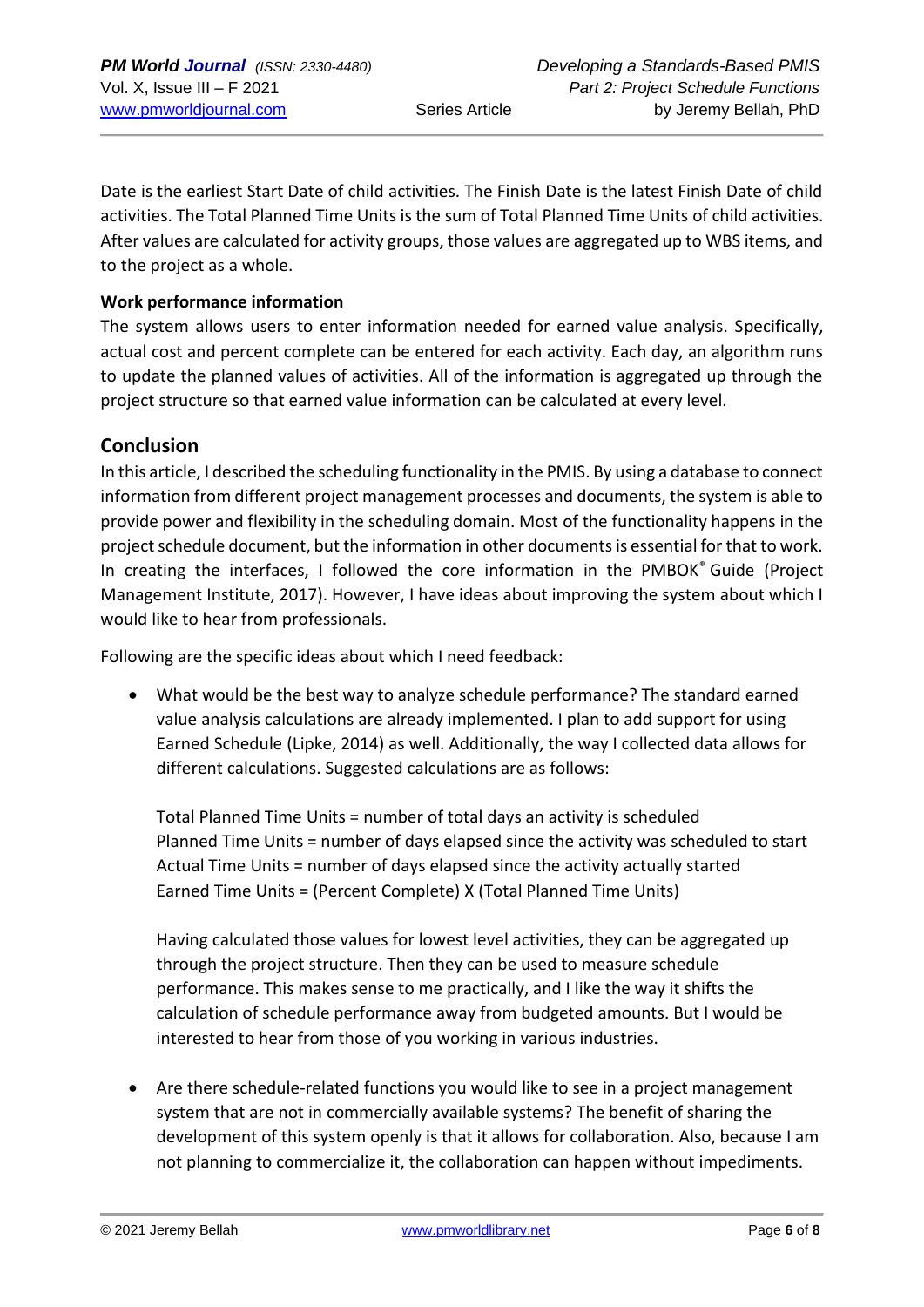Feel free to use the system. Following is the URL:

<https://trjproject-sandbox.mxapps.io/index.html?profile=Responsive>

Remember that the system is still being developed, so there could be errors. You can email me if you encounter errors, and I will try to resolve them.

I hope you enjoyed reading about the development of the PMIS. I look forward to hearing back from you. Please email me at *jbellah@ou.edu* with feedback related to my specific questions or with general feedback. In the next article, I plan to go into detail with the budgeting functionality.

## **References**

Bellah, J. C. (2021). Developing a Standards Based Project Management Information System – Part 1: Motivation, History, Design; Series, *PM World Journal,* Vol. X, Issue I, January Available online at [https://pmworldlibrary.net/wp-content/uploads/2021/01/pmwj101-Jan2021-Bellah-developing-standards](https://pmworldlibrary.net/wp-content/uploads/2021/01/pmwj101-Jan2021-Bellah-developing-standards-based-PMIS-1-motivation-history-design.pdf)[based-PMIS-1-motivation-history-design.pdf](https://pmworldlibrary.net/wp-content/uploads/2021/01/pmwj101-Jan2021-Bellah-developing-standards-based-PMIS-1-motivation-history-design.pdf)

Lipke, W. (2014). "Introduction to Earned Schedule," *PM World Journal*, Vol. III, Issue XI, November 2014. [https://pmworldlibrary.net/wp-content/uploads/2014/11/pmwj28-nov2014-](https://pmworldlibrary.net/wp-content/uploads/2014/11/pmwj28-nov2014-Lipke-introduction-to-earned-schedule-utd-second-edition.pdf) [Lipke-introduction-to-earned-schedule-utd-second-edition.pdf](https://pmworldlibrary.net/wp-content/uploads/2014/11/pmwj28-nov2014-Lipke-introduction-to-earned-schedule-utd-second-edition.pdf)

Project Management Institute. (2017). *A guide to the Project Management Body of Knowledge (PMBOK guide)* (6th ed.). Project Management Institute.